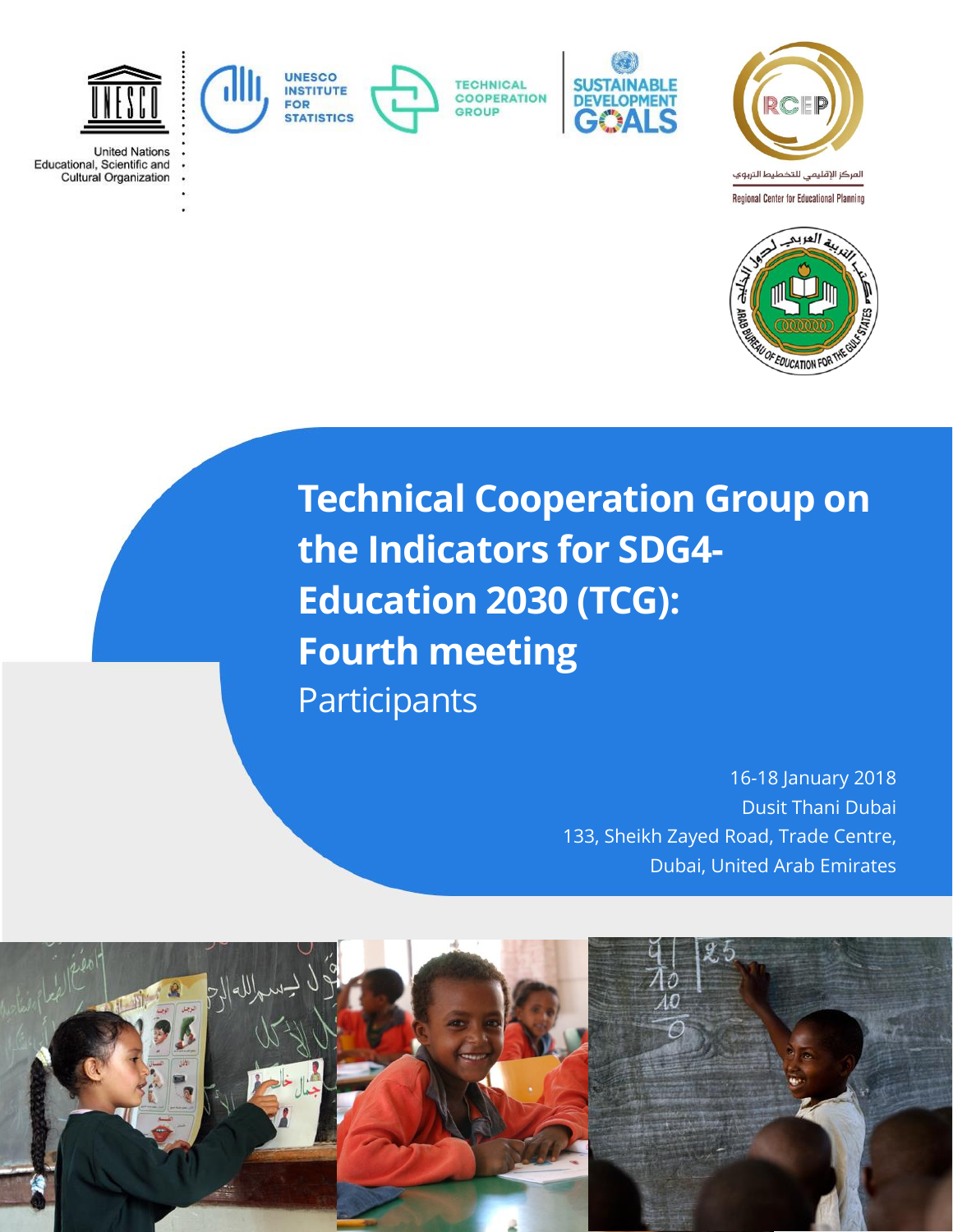

# **TCG Member States**

## **Bahrain**

## **Talal Yusuf Abubaker Janahi**

Senior Statistician, Ministry of Education

## **Ali Mohammed Fadhul Almeraisi**

Senior Education Specialist, Ministry of Education

## **Botswana**

## **Sir-Wonder Masebola**

Director, Department of Education, Planning Research and Statistics, Ministry of Education and Skills Development

## **Brazil**

## **Betina Fresneda**

Analyst, Instituto Brasileiro de Geografia e Estatística - IBGE

## **Juliana Marques da Silva**

Researcher, Instituto Nacional de Estudos e Pesquisas Educacionais Anísio Teixeira (INEP)

## **Canada**

**Klarka Zeman** Senior Analyst, Statistics Canada

## **Jolie Lemmon**

Analyst, Education Data and Research, Council of Ministers of Education

#### **Annik Foreman**

Director, Strategic Research and Analysis Branch, Alberta Advanced Education

## **China P.R.**

#### **Yanli Li**

Division of Statistics, Department of Development and Planning, Ministry of Education

## **Zhenzhu Zhang**

Associate Professor, Shanghai Academy of Educational Sciences

## **He Chun**

Research Assistant, Research Center for Information and Statistics, National Institute of Education Sciences

## **Fiji**

## **Sandeep Singh**

Senior Education Officer Statistics/IT, Ministry of Education, Heritage and Arts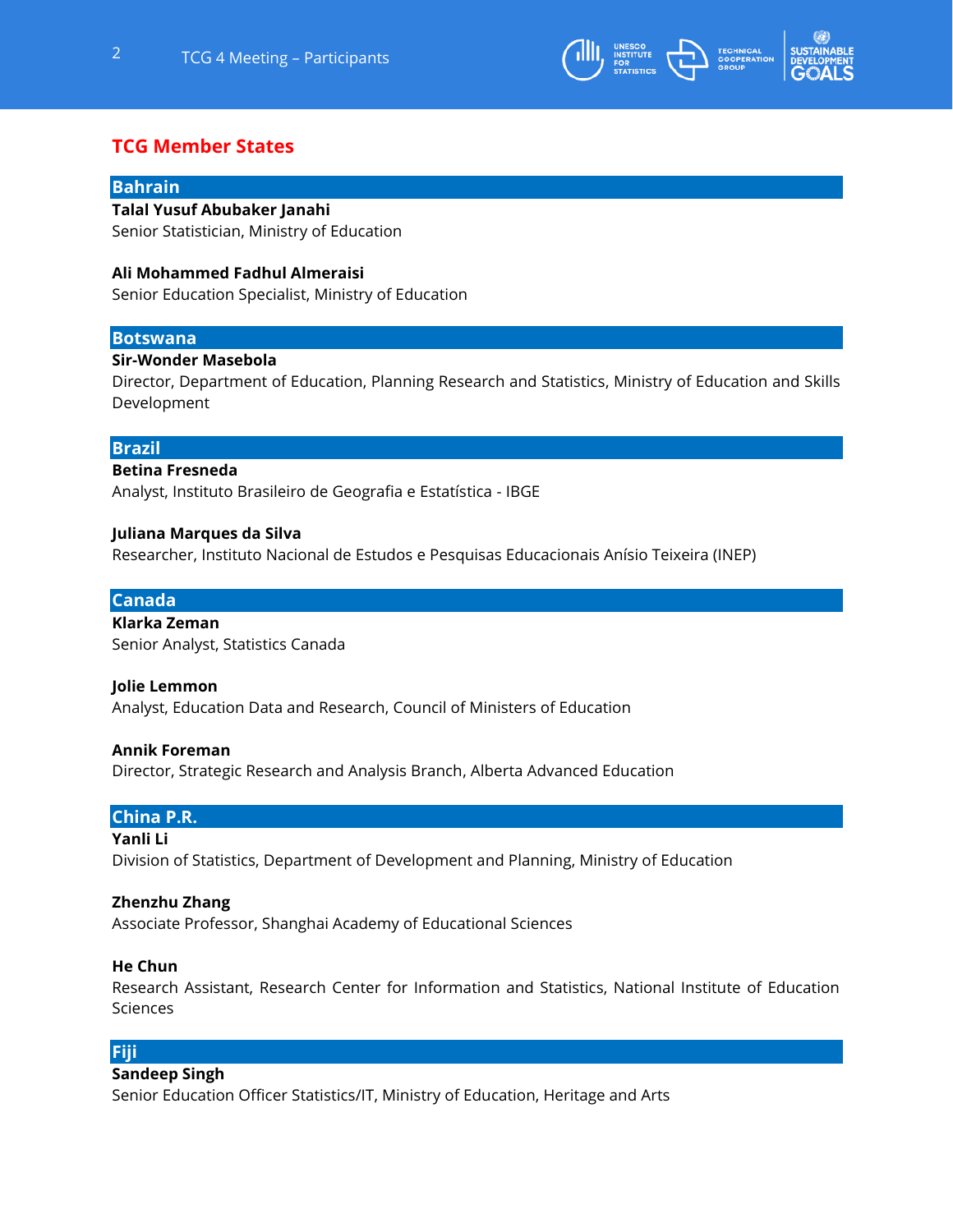

## **France**

## **Sonia Dubourg-Lavroff**

Inspectrice Générale de l'Administration de l'Education Nationale et de la Recherche (IGAENR), Ministère de l'Education nationale, de l'enseignement supérieur et de la recherche

## **Germany**

## **Bettina Link**

Statistician, Representative of the Standing Conference of Ministers of Education and Cultural Affairs for the Länder in the Federal Republic of Germany (KMK),

Ministry of Education, Youth and Sport of the Federal State of Brandenburg, Germany

## **India**

## **R. Savithri**

Deputy Director General, Ministry of Human Resource Development

## **Jamaica**

## **Phillipa Livingston**

Senior Statistician, Ministry of Education, Youth and Information

## **Kyrgyzstan**

## **Zhyldyz Rakhmanova**

Head of Social Statistics Department National Statistical Committee of the Kyrgyz Republic

## **Sweden**

## **Anna Eriksson**

Senior Advisor, Population and Welfare Department, Statistics Sweden

## **Ann-Charlotta Larsson**

Senior Statistician, Statistics Sweden

## **Uganda**

## **Carthbert Mulyalya**

Principal Planner for Education, Ministry of Education and Sports

## **Elly Kafeero Kamahungye**

Minister Counselor, Embassy of the Republic of Uganda in France

## **United Republic of Tanzania**

## **Makuru S. Petro**

Assistant Director, Monitoring and Evaluation, Ministry of Education Science, Technology and Vocational Science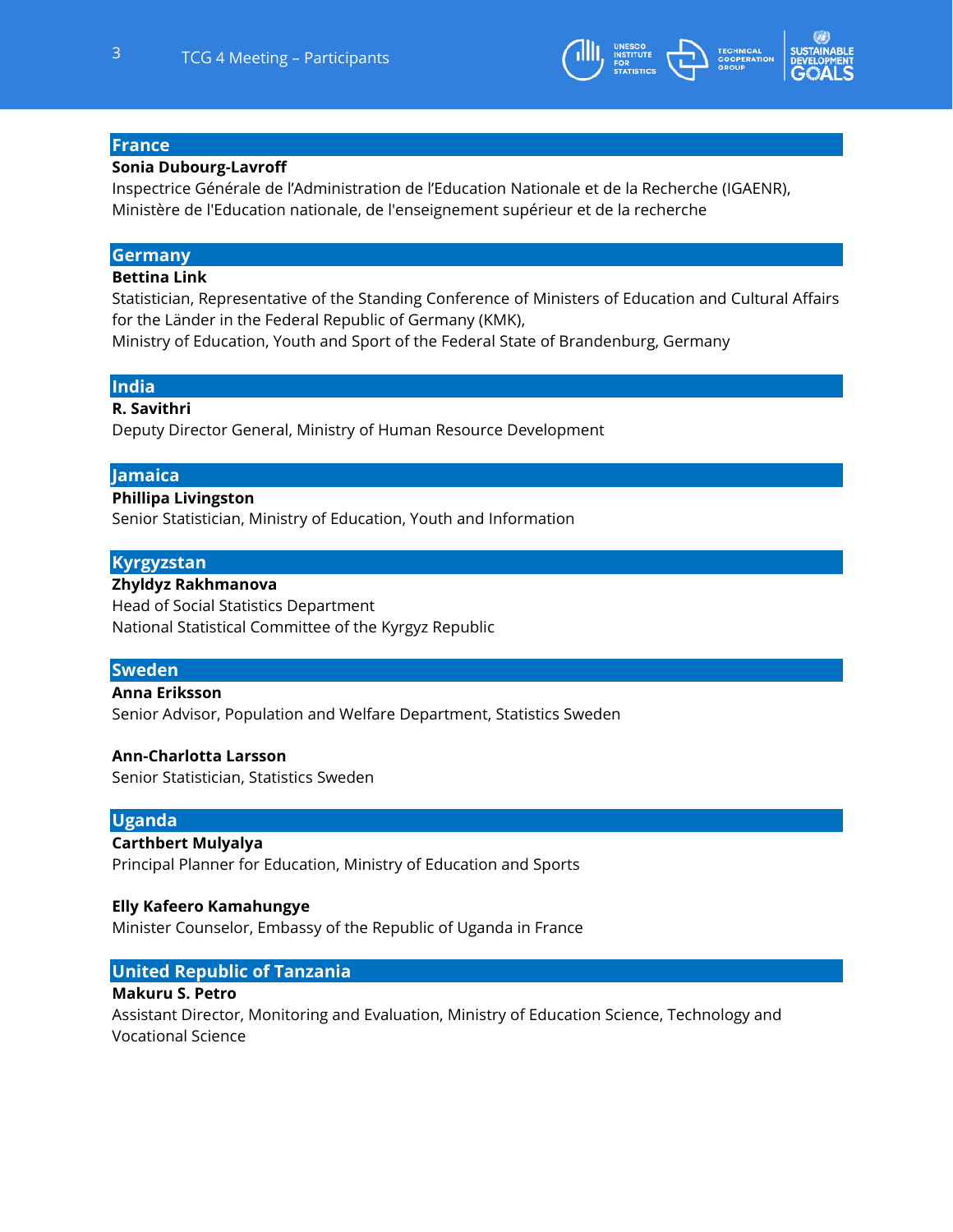

# **TCG Observer States**

### **Bangladesh**

### **Md. Fashiullah**

Director (Additions Secretary), Bangladesh Bureau of Educational Information and Statistics (BANBEIS), Ministry of Education, Government of the People's Republic of Bangladesh

## **Belgium**

#### **Dominique Denis**

Directeur a.i., Direction des Relations internationales, Ministère de la Fédération Wallonie-Bruxelles

## **Oman**

## **Badar S. Alharthi**

Director of the Department, Education Sector, Oman National Commission for Education, Culture and Science

## **Said Hilal Al Hashami**

Statistician, Ministry of Education

## **Republic of Korea**

## **Sujin Lee**

Deputy Director, Education Statistics Division, Ministry of Education

#### **Sung Ho Park**

Director, Center for Educational Statistics, Educational Survey & Statistics Research Division, Korean Educational Development Institute (KEDI)

#### **JiEun Lee**

Programme Specialist, Korean National Commission for UNESCO

## **Saudi Arabia**

#### **Abdulrahman bin Sulaiman Al Anqari**

Advisor and General Supervisor, Directorate General for Information and Performance Measurement, Ministry of Education

# **TCG Member Organizations**

## **SDG4 - Education 2030 Steering Committee**

## **Dankert Vedeler** Chairman Assistant Director General, Norwegian Ministry of Education and Research

## **Collective Consultation on NGOs Coordination Group**

**Rasheda Choudhury** Executive Director (CEO)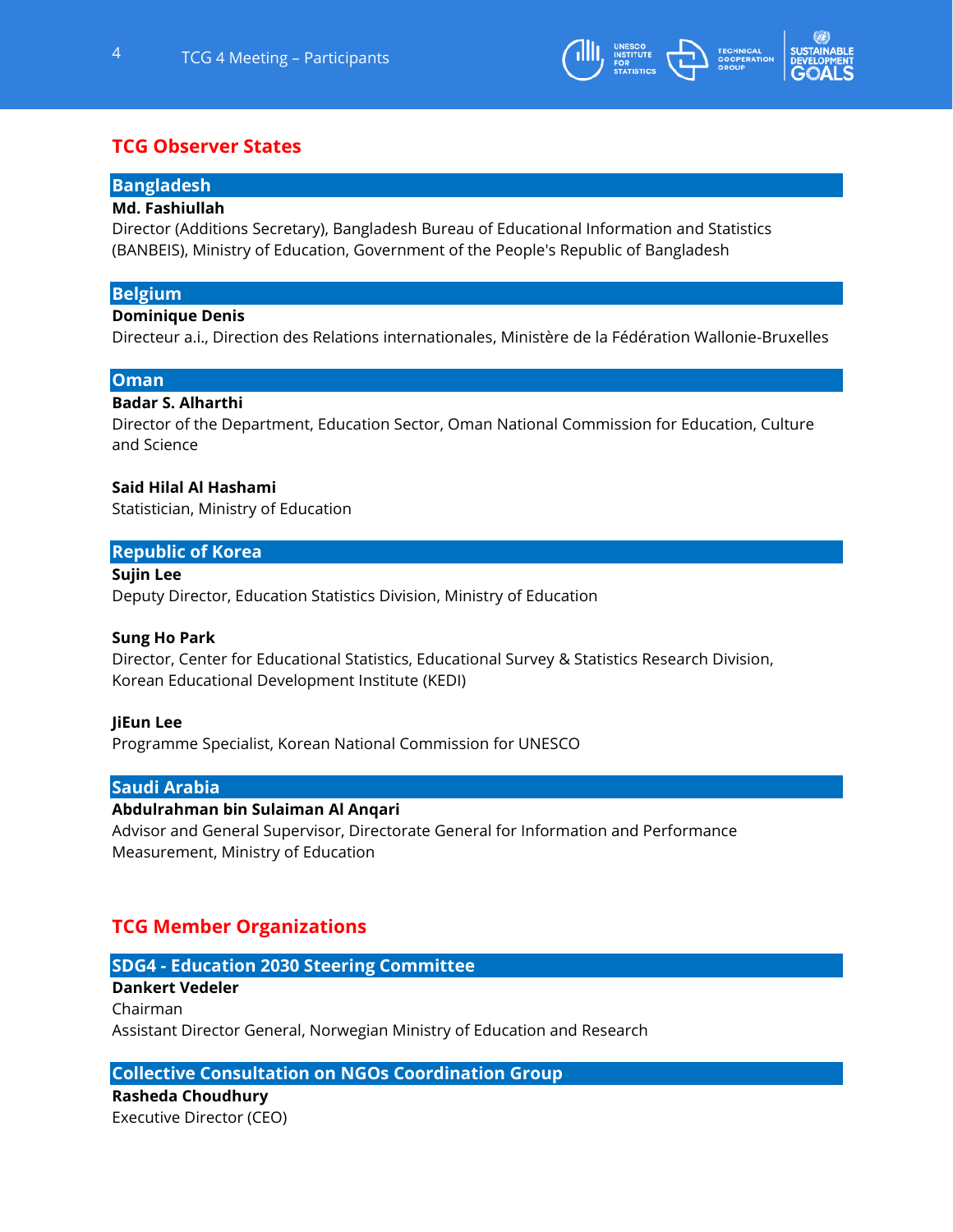

**Education International**

**Jennifer Ulrick** 

Consultant

## **OECD**

**Corinne Heckmann** Analyst

**Camila De Moraes** Consultant

## **UNICEF**

**Suguru Mizunoya** Education Statistics Specialist

## **UNESCO**

**Jordan Naidoo** Director, Division for Education 2030 Support and Coordination

**Manos Antoninis** Director, Global Education Monitoring Report Team

#### **Christophe Cornu**

Senior Project Officer, Section of Health and Education

## **Astrid Gillet**

Chief of Unit for Capacity Development and Field Support, Education Sector

#### **Hoda Jaberian**

Project Officer, Section of Education for Sustainable Development and Global Citizenship

**Yukiko Matsuyoshi**

Education Programme Specialist, UNESCO/Amman

## **Faryal Khan**

Programme Specialist for Education. UNESCO/Doha

## **Philippe Maalouf**

Education Programme Specialist, UNESCO/Rabat

## **Lodovico Folin** Head of Office and Representative, UNESCO/Ramallah

**World Bank Group**

**Husein Abdul-Hamid** Senior Education Specialist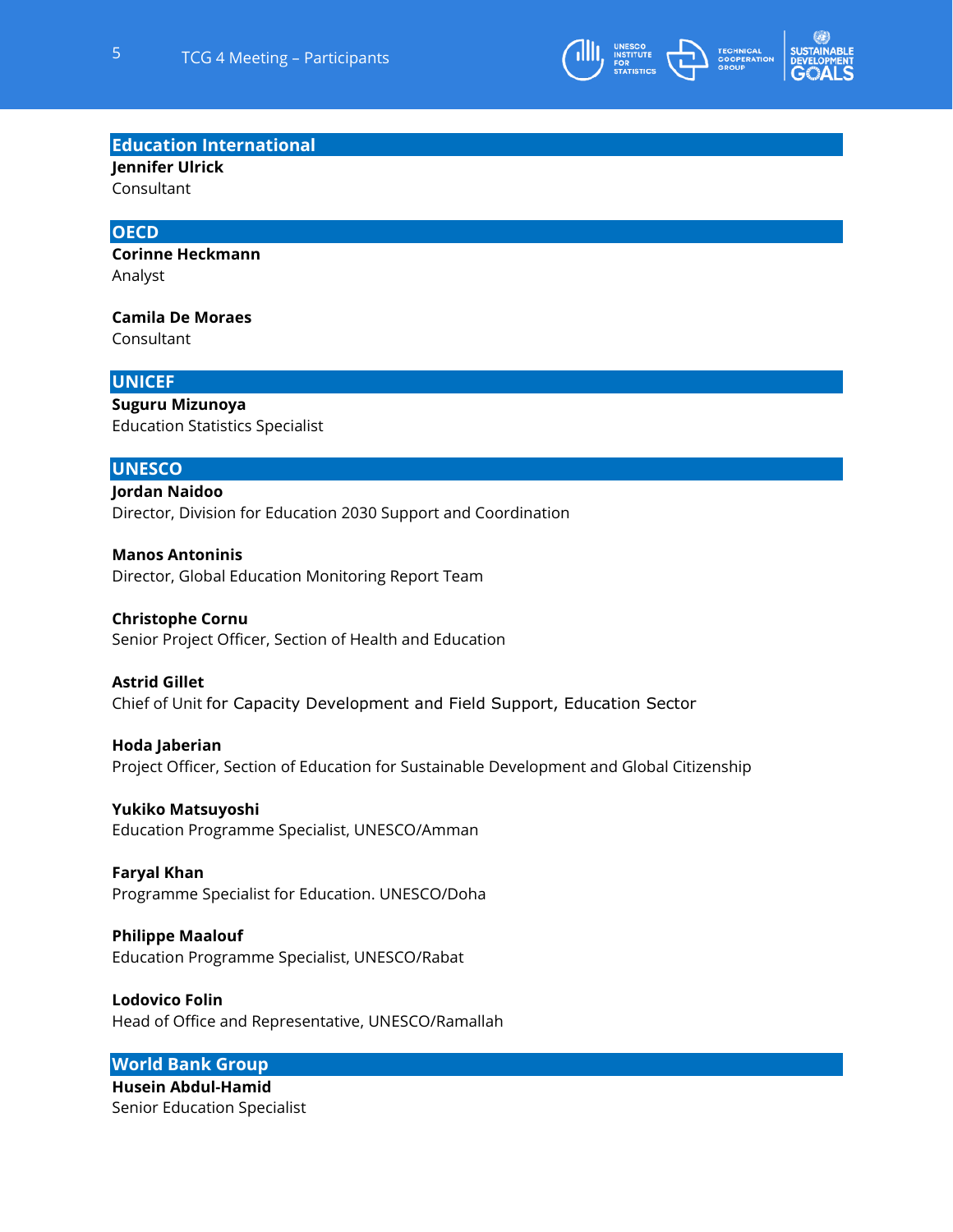

## **UNESCO Institute for Statistics (TCG Secretariat)**

**Silvia Montoya**  Director

## **Marc Bernal**

Regional Advisor, Africa

## **Friedrich Huebler**

Programme Specialist, Education Standard and Methodology

## **Alison Kennedy**

Programme Specialist, Education Standard and Methodology

## **Juan Cruz Perusia**

Regional Advisor, Latin America and the Caribbean

## **Olga Ovsyannikova**

Executive Assistant to the Director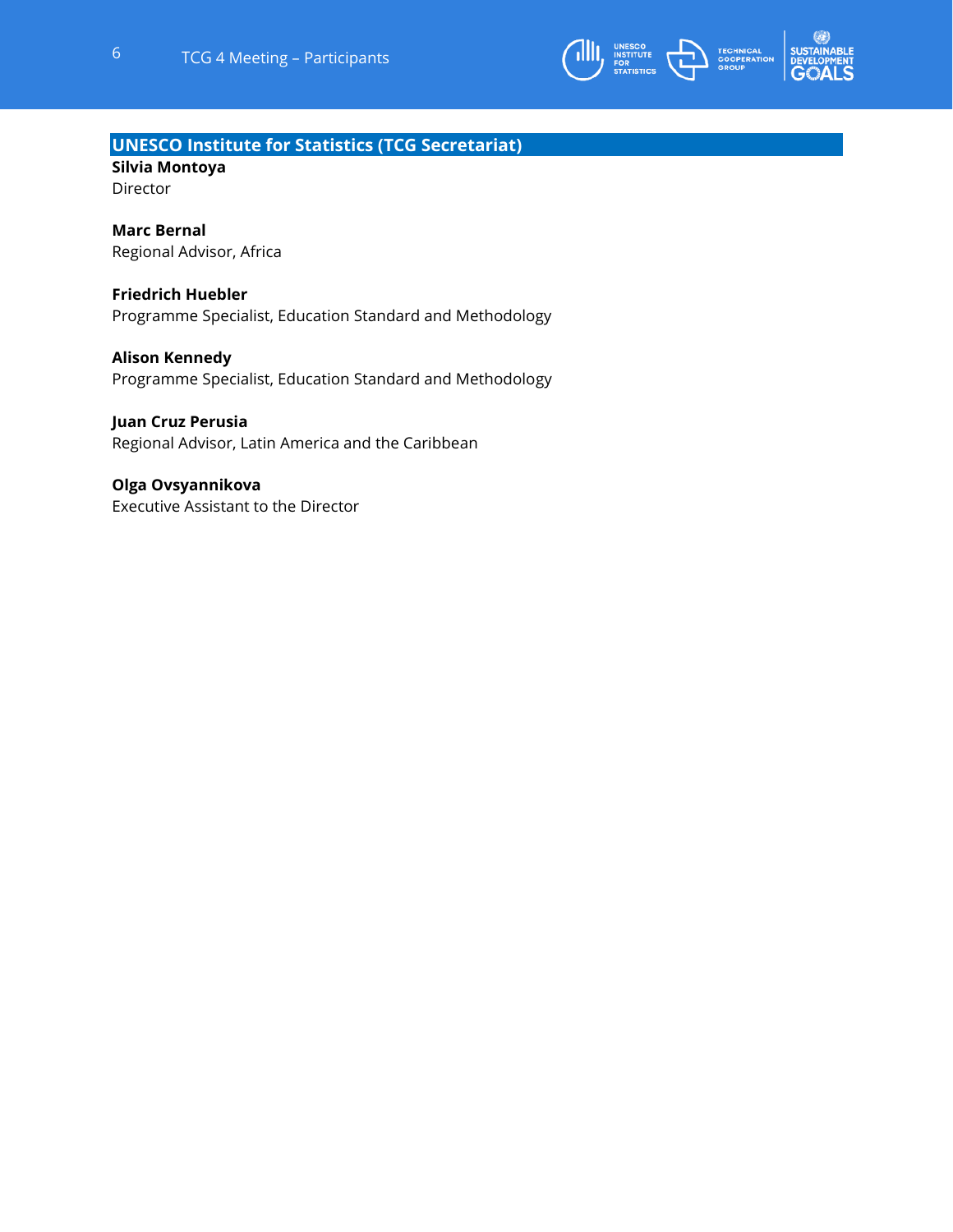

# **Special invitees**

## **Arab Bureau of Education for the Gulf States (ABEGS)**

**Ali bin Abdul Khaliq Al-karni** Director General

## **Abdulsalam Al Joufi**

Advisor

## **Ghalib Abdullah**

## **Regional Center for Educational Planning (RCEP)**

**Mahra Hilal Almutaiwei** Director

# **Sheren S. Hamed**

Senior Educational Expert

## **Valeria Rocha** Senior Educational Expert

## **European Commission**

**Jan Pakulski** Head of Unit, Evidence-Based Policy and Evaluation

## **United Arab Emirates (UAE)**

**Salem Saeed Alqareiny** Acting Director - Strategy and future, Ministry of Education

## **Faisal Al-Bakeri** Advisor to the Minister, Ministry of Education

**Mohammad Yousef Al-Nouaimi** Senior Data Analyst, Ministry of Education

## **Tayseer Mnaizzel Al Noaimi** Advisor to the Minister, Ministry of Education

**Faisal Al-Hammadi** Advisor to the Minister of State for Higher Education

## **Yousef Ghanem Abdulla Al Shehhi** Senior Officer, Quality Assurance, ACTVET

## **Fatima Mohammed AlNasser** Senior Projects Manager, Knowledge and Human Development Authority